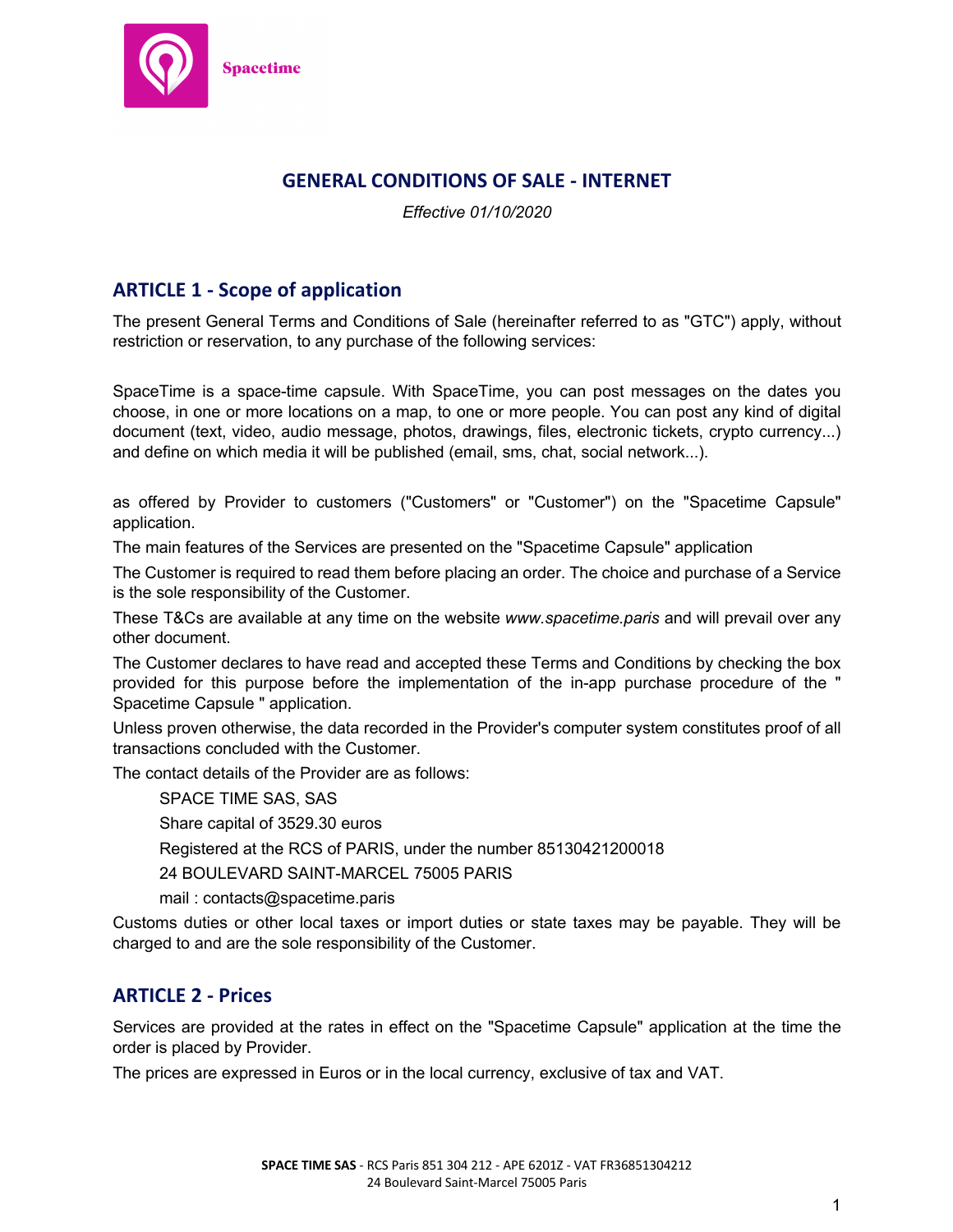

The rates take into account any discounts that may be granted by the Provider on the "Spacetime Capsule" application.

These prices are firm and non-revisable during their period of validity but the Provider reserves the right, outside of the period of validity, to modify the prices at any time.

The prices do not include the costs of processing, shipping, transportation and delivery, which are charged in addition, under the conditions indicated on the site and calculated prior to placing the order.

The payment requested from the Customer corresponds to the total amount of the purchase, including these costs.

An invoice is issued by the Provider and given to the Customer upon provision of the ordered Services.

## **ARTICLE 3 - Orders**

It is Customer's responsibility to select on the "Spacetime Capsule" application the Services it wishes to order, as follows:

9.99 for one year of message retention up to 10GB total size.

The sale will be considered valid only after full payment of the price. It is the Customer's responsibility to verify the accuracy of the order and to report any errors immediately.

Any order placed on the " Spacetime Capsule " application constitutes the formation of a contract between the Customer and the Provider.

The Provider reserves the right to cancel or refuse any order from a Customer with whom there is a dispute over payment of a previous order.

## **ARTICLE 4 - Terms of payment**

The price is paid by secure payment, according to the following methods:

• payment by credit card on Apple store and Google play store

The price is payable in cash by the Customer, in full on the day the order is placed.

The payment data are exchanged in encrypted mode thanks to the protocol defined by the approved payment provider intervening for the banking transactions carried out on the " Spacetime Capsule " application.

Payments made by the Customer shall be considered final only after the Service Provider has collected the amounts due.

The Service Provider shall not be obligated to provide the Services ordered by the Customer if the Customer does not pay the Service Provider the full price in accordance with the above conditions.

## **ARTICLE 5 - Provision of Services**

The Services ordered by the Customer will be provided as follows:

The message will be delivered on the date specified by the user and according to the geographical settings.

The said Services will be provided from the final validation of the Customer's order, under the conditions provided for in the present T&Cs on the instance of the " Spacetime Capsule " application used by the customer.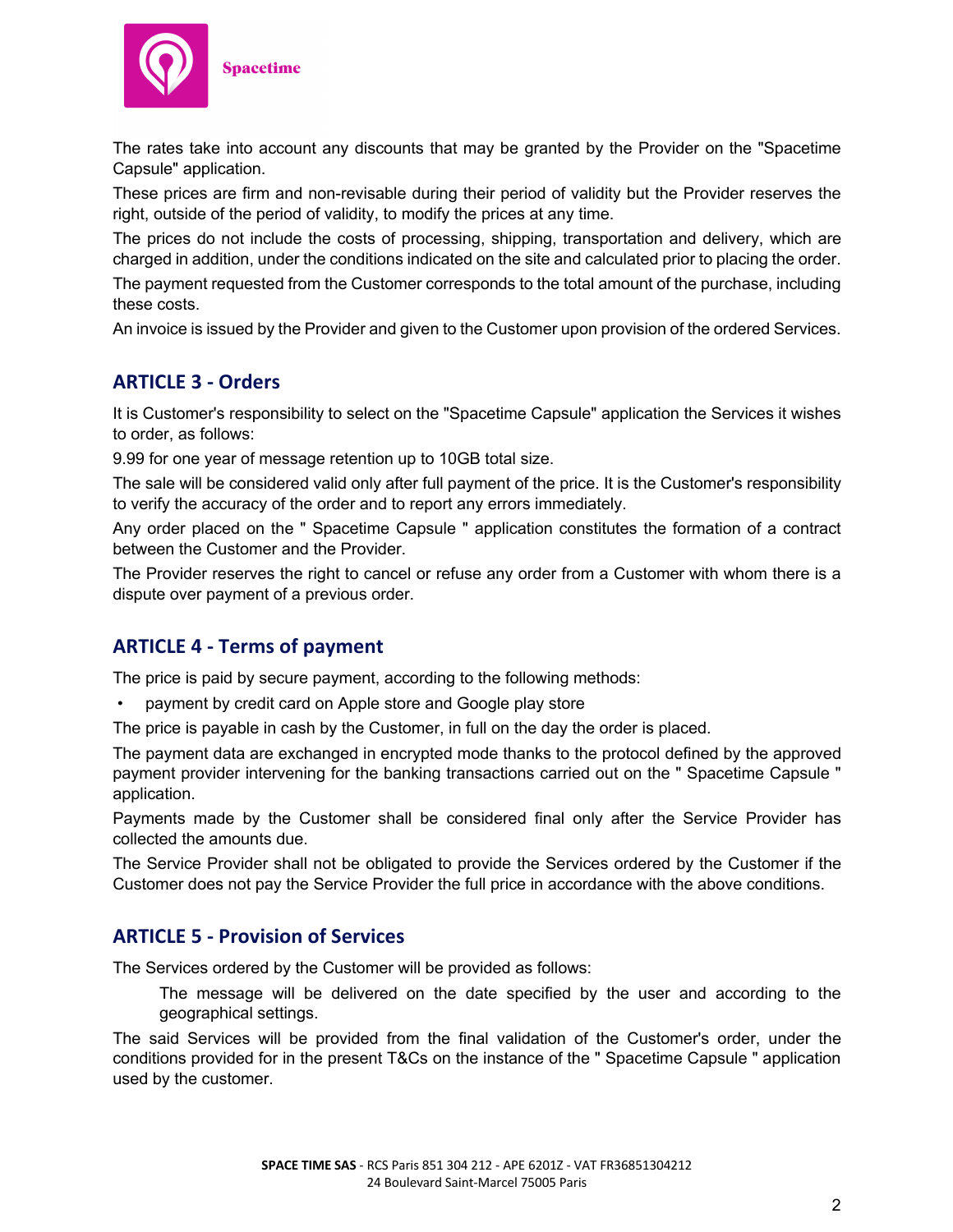

The Service Provider undertakes to use its best efforts to provide the Services ordered by the Customer, within the framework of an obligation of means and within the time limits specified above.

If the ordered Services were not supplied within 30 days after the indicative date of supply, for any other cause than the force majeure or the fact of the Customer, the sale of the Services will be able to be cancelled at the written request of the Customer under the conditions envisaged in the articles L 216-2, L 216-3 and L241-4 of the Code of the consumption. The sums paid by the Customer will be then restored to him at the latest in the fourteen days which follow the date of denunciation of the contract, to the exclusion of any compensation or retention.

In the event of a special request from the Customer concerning the conditions of provision of the Services, duly accepted in writing by the Service Provider, the related costs will be subject to a specific additional invoice.

In the absence of reservations or claims expressly made by the Customer upon receipt of the Services, the latter shall be deemed to be in conformity with the order, in quantity and quality.

The Customer shall have a period of 30 days from the provision of the Services to make claims by email, with all related supporting documents, to the Provider.

No claim can be validly accepted in case of non-compliance with these formalities and deadlines by the Customer.

The Service Provider shall promptly refund or rectify at its own expense any Services that are proven to be non-compliant by the Customer.

# **ARTICLE 6 - Right of withdrawal**

According to the terms of Article L221-18 of the Consumer Code "*The consumer has a period of*  fourteen days to exercise his right of withdrawal from a contract concluded at a distance, following a *telephone canvassing or off-premises, without having to give reasons for his decision or to bear other costs than those provided for in Articles L. 221-23 to L. 221-25. The time limit mentioned in the first paragraph runs from the day : 1° Of the conclusion of the contract, for the contracts of provision of services and those mentioned in article L. 221-4 ; 2° Of the reception of the good by the consumer or a third party, other than the carrier, designated by him, for the contracts of sale of goods. For contracts concluded off-premises, the consumer may exercise his right of withdrawal as of the conclusion of the contract. In the case of an order for several goods delivered separately or in the case of an order for a good composed of multiple lots or parts whose delivery is staggered over a defined period, the period runs from the receipt of the last good or lot or part. For contracts providing for regular delivery of goods over a defined period of time, the period shall run from receipt of the first good.* »

The right of withdrawal can be exercised online, using the withdrawal form attached and also available on the site or any other statement, unambiguous, expressing the desire to withdraw and including by mail addressed to the Provider to the postal address or email indicated in ARTICLE 1 of these Terms.

In case of exercising the right of withdrawal within the above-mentioned period, only the price of the Services ordered will be refunded.

The reimbursement of the sums actually paid by the Customer will be made within 14 days from the receipt by the Provider of the notification of the Customer's withdrawal.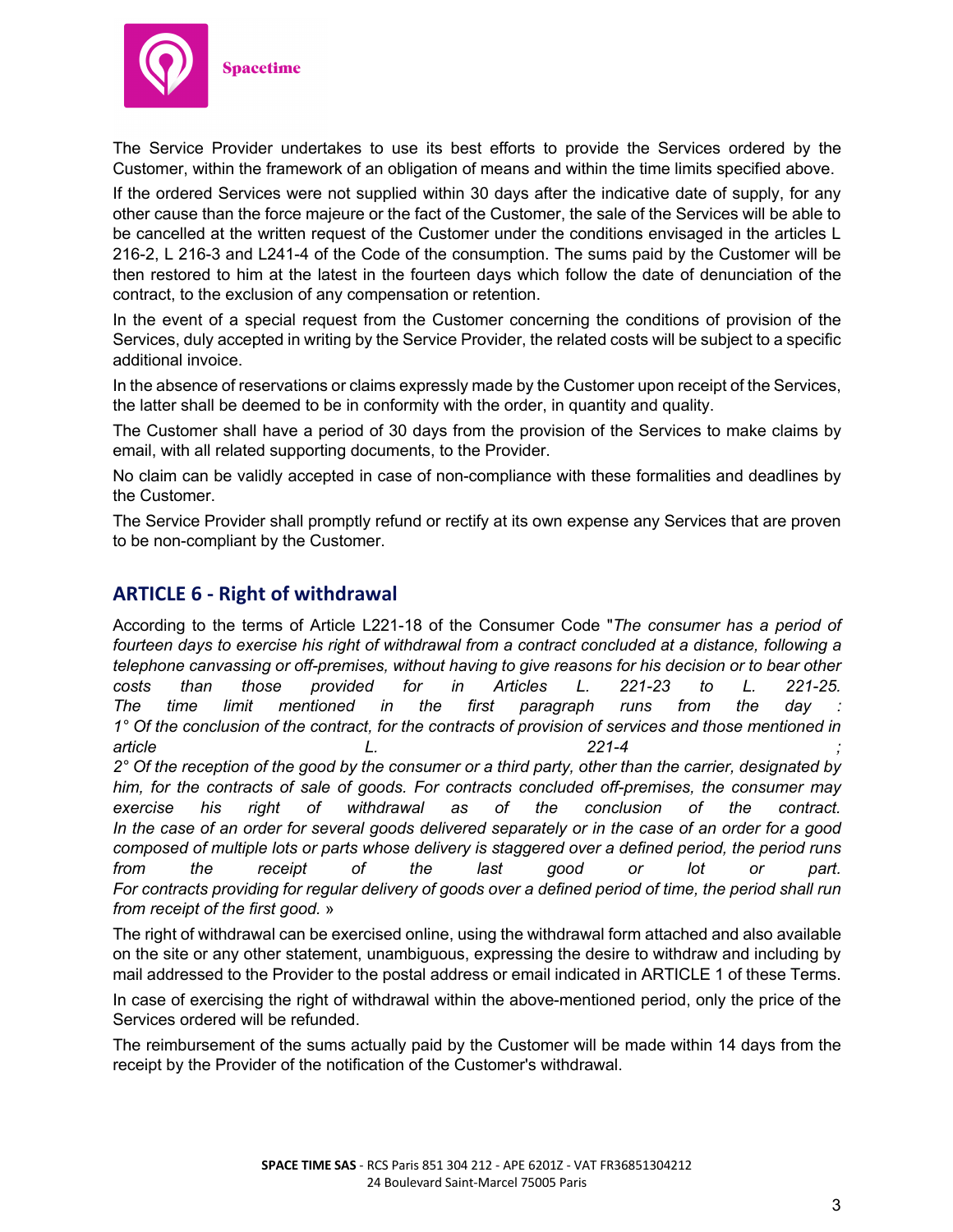

# **ARTICLE 7 - Liability of the Provider - Guarantees**

The Service Provider warrants, in accordance with legal provisions and without additional payment, the Customer against any lack of conformity or latent defect, resulting from a design or manufacturing defect of the ordered Services under the following conditions and terms:

## Article L217-4 of the Consumer Code

*"The seller is obliged to deliver goods in conformity with the contract and is liable for any lack of conformity existing at the time of delivery. He is also responsible for defects in conformity resulting from the packaging, the assembly instructions or the installation when the latter has been put at his charge by the contract or has been carried out under his responsibility. »*

### Article L217-5 of the Consumer Code

*"The property conforms to the contract:*

*(1) Whether it is fit for the purpose ordinarily expected of similar property and, if so :*

*- if it corresponds to the description given by the seller and has the qualities that the seller has presented to the buyer in the form of a sample or model;*

*- if it has the qualities that a purchaser may legitimately expect, having regard to the public statements made by the seller, the producer or his representative, particularly in advertising or labelling;*

*2° Or if it has the characteristics defined by mutual agreement between the parties or is suitable for any special use sought by the buyer, brought to the attention of the seller and accepted by the latter. »*

### Article L217-12 of the Consumer Code

*"The action resulting from the defect of conformity is prescribed by two years as from the delivery of the good. »*

In order to assert its rights, the Customer shall inform the Service Provider, in writing (e-mail or letter), of the existence of defects or lack of conformity.

The Provider shall refund or rectify or cause to be rectified (to the extent possible) the services found to be defective as soon as possible and no later than 90 days following the Provider's discovery of the defect or fault. Such refund may be made by wire transfer or bank check.

The Provider's warranty is limited to the reimbursement of the Services actually paid by the Customer.

The Service Provider shall not be held responsible or liable for any delay or non-performance resulting from the occurrence of a force majeure event usually recognized by French case law.

The Services provided through the Provider's "Spacetime Capsule" application comply with the regulations in force in France. The Service Provider shall not be liable for any failure to comply with the laws of the country in which the Services are provided, which the Customer, who is solely responsible for the choice of the Services requested, shall check.

# **ARTICLE 8 - Personal data**

The Customer is informed that the collection of his personal data is necessary for the sale of the Services and their realization and delivery, as well as for their transmission to third parties involved in the realization of the Services. This personal data is collected only for the execution of the service contract.

### **8.1 Collection of personal data**

The personal data that are collected on the "Spacetime Capsule" application are the following: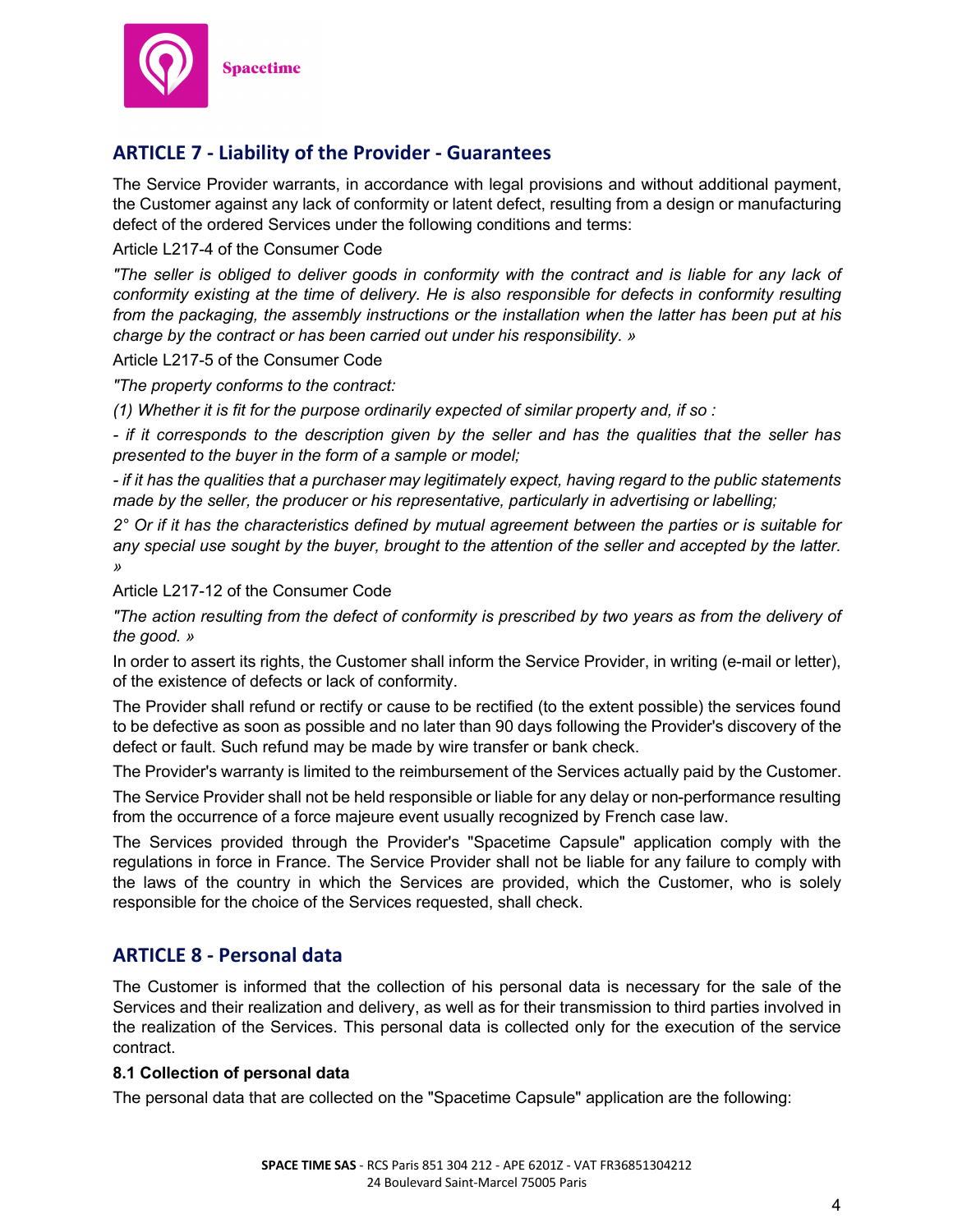

## **Opening an account**

When creating a customer/user account:

Name, first name, telephone number and/or e-mail address.

## **Payment**

In order to pay for the Services offered on the " Spacetime Capsule " application, the latter uses the online payment services of Apple Store or Google play store .

## **8.2 Recipients of personal data**

The personal data is reserved for the sole use of the Provider and its employees.

The data controller is the Provider, within the meaning of the French Data Protection Act and as of May 25, 2018 of Regulation 2016/679 on the protection of personal data.

### **8.4 limitation of processing**

Unless the Customer expressly agrees, his personal data will not be used for advertising or marketing purposes.

### **8.5 Data retention period**

The Provider shall keep the data thus collected for a minimum period of 5 years, covering the period of limitation of the applicable contractual civil liability.

### **8.6 Security and Privacy**

The Service Provider implements organizational, technical, software and physical digital security measures to protect personal data from alteration, destruction and unauthorized access. However, it should be noted that the Internet is not a completely secure environment and the Service Provider cannot guarantee the security of the transmission or storage of information on the Internet.

### **8.7 Enforcement of Client and User Rights**

In application of the regulations applicable to personal data, Customers and users of the " Spacetime Capsule " application have the following rights:

• They can update or delete their data in the following ways:

By connecting to the "Spacetime Capsule" application.

- They can delete their account by logging into the "Spacetime Capsule" application.
- They can exercise their right of access to know the personal data concerning them by writing to the following address: contact@spacetime.paris
- If the personal data held by the Provider is inaccurate, they may request that the information be updated by writing to the following address: contact@spacetime.paris
- They may request the deletion of their personal data in accordance with applicable data protection laws by writing to the following address: contact@spacetime.paris
- Finally, they may object to the processing of their data by the Provider

These rights, as long as they are not opposed to the purpose of the treatment, can be exercised by sending a request by mail or by E-mail to the person in charge of treatment whose coordinates are indicated above.

The data controller must provide a response within a maximum of one month.

In case of refusal to grant the Customer's request, reasons must be given.

The Customer is informed that in the event of refusal, he/she may lodge a complaint with the CNIL (3 place de Fontenoy, 75007 PARIS) or refer the matter to a judicial authority.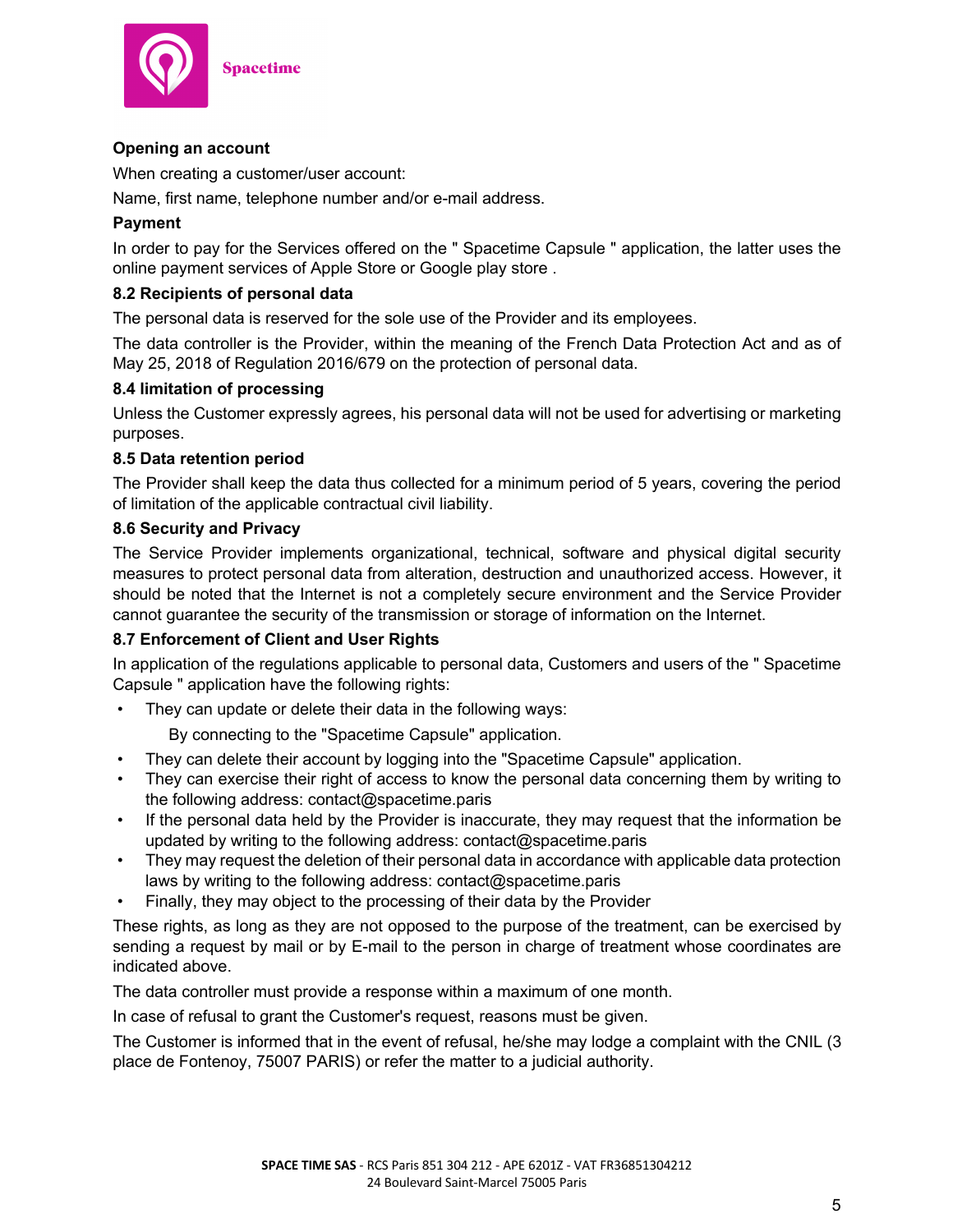

The Customer may be asked to check a box to agree to receive information and advertising notifications from the Provider. The Customer will always have the possibility to withdraw his consent at any time by contacting the Provider.

# **ARTICLE 9 - Intellectual Property**

The content of the " Spacetime Capsule " application is the property of the Seller and its partners and is protected by French and international intellectual property laws.

Any total or partial reproduction of this content is strictly forbidden and is likely to constitute an infringement of copyright.

# **ARTICLE 10 - Applicable Law - Language**

The present GTC and the operations which result from it are governed and subjected to the French law.

The present GTC are written in French. In the event that they are translated into one or more foreign languages, only the French text will be deemed authentic in the event of a dispute.

## **ARTICLE 11 - Disputes**

For any complaint, please contact the customer service at the postal or e-mail address of the Provider indicated in ARTICLE 1 of these GTC.

The Customer is informed that he can in any case resort to a conventional mediation, with the existing sectorial mediation authorities or to any alternative mode of settlement of the disputes (conciliation, for example) in case of dispute.

In this case, the appointed mediator is

Medicys https://medicys-consommation.fr/

The Customer is also informed that he can also resort to the Online Dispute Resolution (ODR) platform: https://webgate.ec.europa.eu/odr/main/index.cfm?event=main.home.show

All disputes arising from the purchase and sale operations concluded in application of the present GTC and which have not been amicably settled by the seller or by mediation, will be submitted to the competent courts under the conditions of common law.

## **ANNEX I**

Date *\_\_\_\_\_\_\_\_\_\_\_\_\_\_\_\_\_\_\_\_\_\_*

This form must be completed and returned only if Customer wishes to withdraw from the order placed on the "Spacetime Capsule" application, except for exclusions or limitations to the exercise of the right of withdrawal under the applicable Terms and Conditions.

To the attention of SAS SPACE TIME SAS